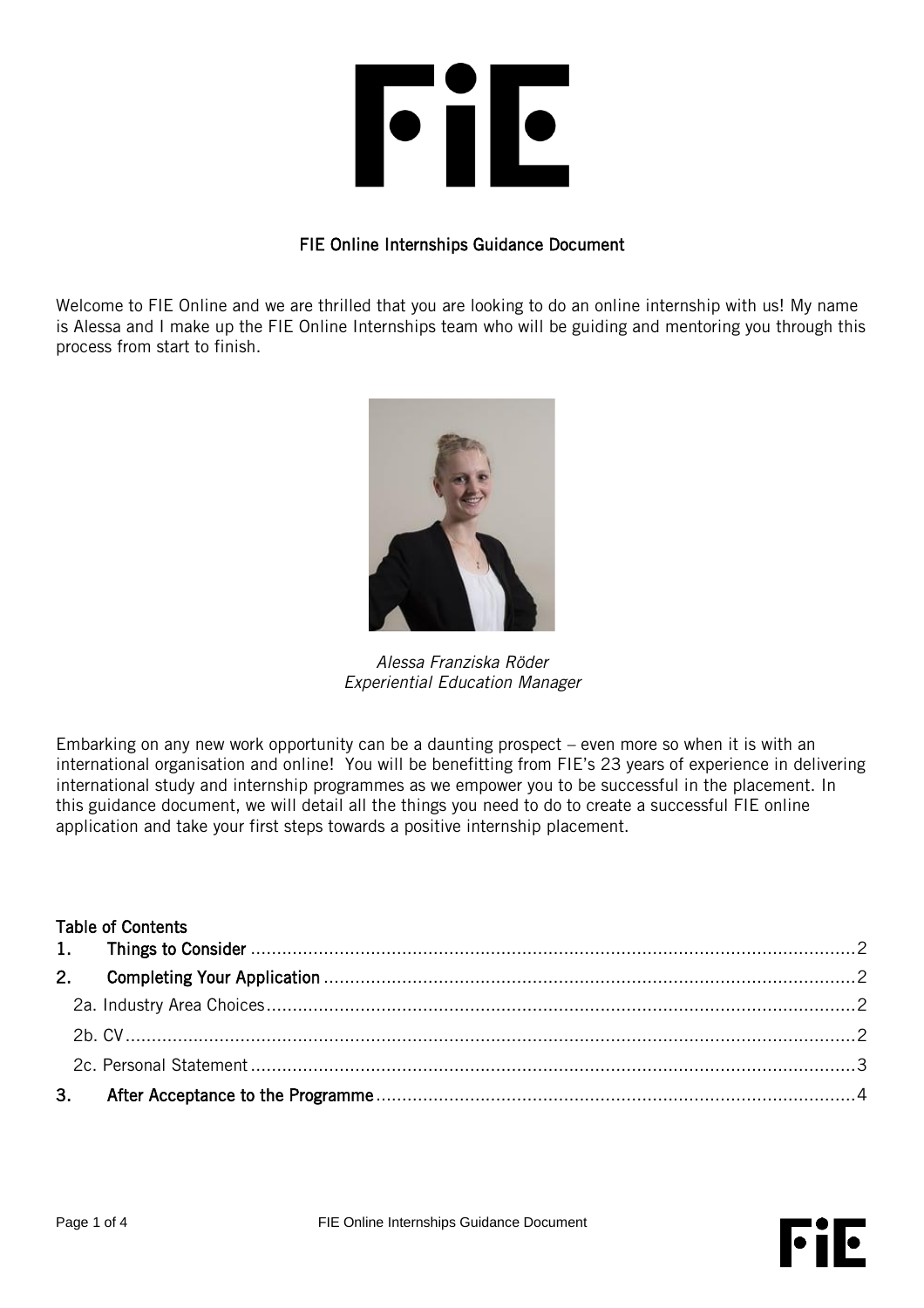## <span id="page-1-0"></span>1. Things to Consider

In 2020, the world experienced an unprecedented level of disruption, which has radiated its way through international internships. However, Britain and Ireland are two countries known for their tenacity, resilience and innovation. The phenomenal organisations who host our interns are eager to bounce back stronger than ever after this global crisis and would love to have you be a part of that! The fact that you have not let the crisis derail your professional development and chose to complete an online internship will speak volumes to future employers.

Please note, as the world begins to reopen at different rates, current conditions do put some limitations on the kinds of internships that can take place online, as well as the tasks available. Due to reasons beyond our control including data protection regulations, security considerations and company preferences, some task areas are off limits for online internships, including but not limited to accountancy, finance, human resources management, and information systems. However, students looking to build transferable skills relevant to these areas can still find themselves applying their skills in analysis, numeracy, administration, and working with data as part of their roles, contributing to making the placement a worthwhile experience.

Broadly speaking, tasks like marketing, business development, writing, research, content creation, and administration translate very well to online internships. These project-based tasks are elements that can be found in any work place, regardless of which industry you hope to work in post-graduation. As such, we find that many of the project-based internships lend to fantastic transferrable skills for your future endeavors.

# <span id="page-1-1"></span>2. Completing Your Application

There are three critical parts of your Online Internship Questionnaire which we use to arrange your internship: your 3 industry area choices, CV, and Personal Statement. Submitting suitable materials is extremely helpful for your FIE Online Internship Mentors in arranging your internship, as unsuitable materials cause delays which can impact the placement process and affect the placements that are available to you. In our experience, the way a prospective intern approaches the questionnaire gives us a lot of insight into the qualities they possess as a candidate, so consider the impression you're making on those of us who will be reading your submission! Please read on to learn how you can help us help you by arranging the most appropriate available internship for you.

### 2a. Industry Area Choices

<span id="page-1-2"></span>While we always look at every student holistically as a candidate and individual, we require you to choose three different ranked industry areas to give us a selection of options as we look to arrange a placement for you. Provided that students have the relevant skills and experience, we endeavor to place every student into an internship which is as close to their original requests as possible. Please bear in mind that, in the end, it is the organisation which decides whether or not they would like to host a particular student based on the information and documents given. While we try to place you within your first-choice area, we will utilise second and third choices if and when necessary, sometimes using a combination of choices.

<span id="page-1-3"></span>You will have the opportunity to detail tasks within the industry choice that you are interested in. While what you write here is extremely helpful for us in gaining an insight into your intentions for the internship, we cannot guarantee that all of the tasks would be available for a particular role which you may be considered for. It is fine if you do not have a clear idea of what to write in this area, but please remember every bit of information, even if vague, is still helpful! You may also choose to detail certain skills you are looking to develop. This could be direct skills like using Excel or social media platforms, or more transferable skills like professional behaviour, research, or writing. Whatever you write helps flesh out your profile to us and gives us insight and information as we arrange your placement.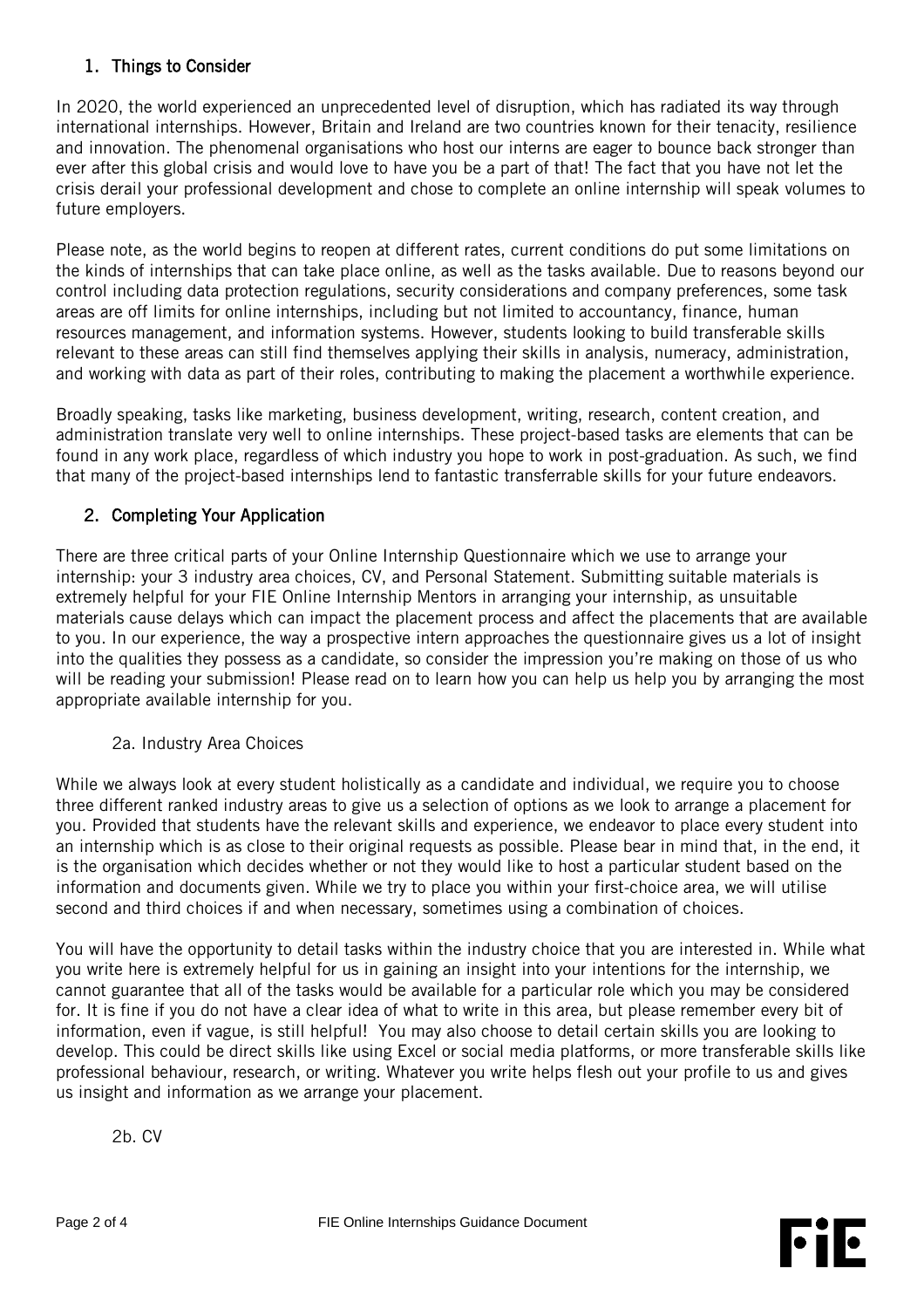Your curriculum vitae, or résumé, tells a potential employer what you have done, what you have achieved, and what you are good at. This document, along with your Personal Statement, will be sent directly to employers who will be deciding whether or not to host you for an internship so it is important that the document is up to the task and does you justice.

Your CV will be suitable if it satisfies the following:

- Submitted in Word format (not PDF or copied into the application).
- Details your previous work, campus, and volunteering experience with descriptive bullet points, detailing the duties you performed, skills you gained, and outcomes you achieved. If your work history is thin, it is fine! Instead concentrate on any other campus involvement and volunteer work you have done in the same manner.
- Includes information on your education, including your college/university, major, and relevant coursework.
- Lists skills you have, such as software, languages, or more general transferable skills as well as any interests, hobbies and passions.

If you want to see exactly how we (and our employers) like your CV to look, review these examples and feel free to use one of these templates.

- [Example CV and Personal Statement 1](https://studyabroad.fie.org.uk/_customtags/ct_FileRetrieve.cfm?File_ID=90034)
- [Example CV and Personal Statement 2](https://studyabroad.fie.org.uk/_customtags/ct_FileRetrieve.cfm?File_ID=90035)
- [CV Template 1](https://studyabroad.fie.org.uk/_customtags/ct_FileRetrieve.cfm?File_ID=90036)
- [CV Template 2](https://studyabroad.fie.org.uk/_customtags/ct_FileRetrieve.cfm?File_ID=90037)

### <span id="page-2-0"></span>2c. Personal Statement

Your Personal Statement is a document specific to this placement process that we send to potential employers along with your CV. It is not a cover letter you write when applying to a specific organisation and it is not a statement of interest for the programme like you might write for your school. The audience is potential employers in *any* of your three chosen industry areas who know that you are on FIE's Online Internship programme, you have chosen three industry choices, and that you are writing the document without a specific organisation in mind.

The objective of the Personal Statement is to introduce yourself, contextualise your CV for the reader, and state your objectives for your online internship. Speaking in your own (professional) voice helps the reader understand what kind of candidate you are and what kind of intern you would be.

A Personal Statement would be suitable if it satisfies the following:

- Follows a 3-4 paragraph format where you 1) introduce yourself and your interest in completing an international online internship, 2) what skills, experience, and qualities you have which would be of interest to potential employers, and 3) explicitly state which three industry areas you would be interested in working in.
- Is relevant to a range of opportunities within your industry choices. If you are too specific, the reader may hone in on a certain passage and decide they could not give you the experience you're after even if that's not the case! It's fine to state your specific career goals, but in the context of this specific interest, it's crucial to authentically show an open mind.
- Not too personal, as this is a professional employment document. Certainly, let yourself shine through as a person but use good judgment when deciding what is relevant to the reader in helping them decide if they would like you as an intern.
- Tight and efficient. It is absolutely fine to say you have not figured out your career path yet (most have not) but this is not the time to waffle on about your life's direction because that is not helpful for the reader. Give them something to go on!

For two examples of great Personal Statements, look at the second page of these two documents: